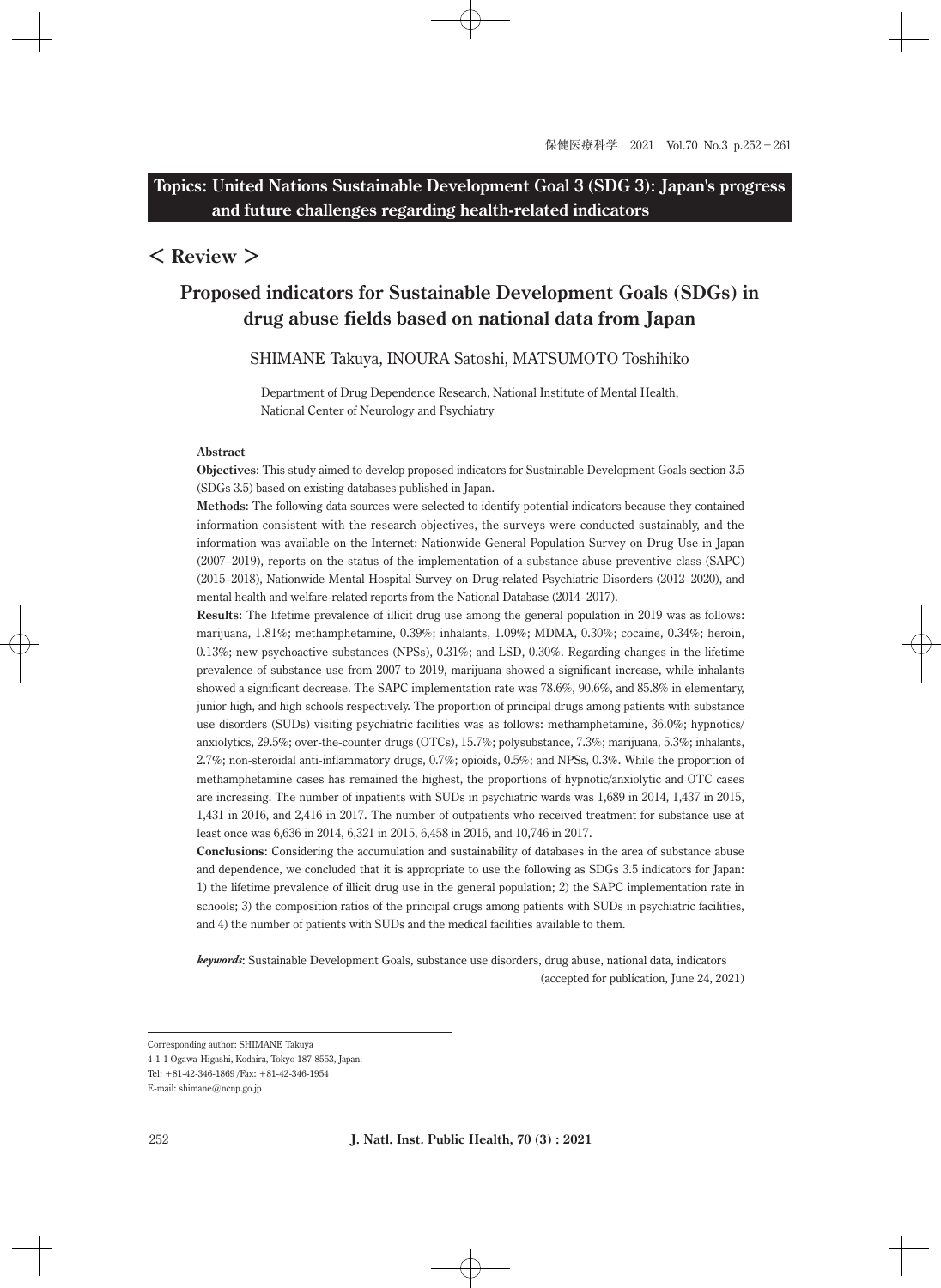# **I. Introduction**

Sustainable Development Goals (SDGs) comprise international goals for the achievement of a better and more sustainable world by 2030, as stated in the 2030 Agenda for Sustainable Development, which was unanimously adopted by member countries at the United Nations (UN) Summit in September 2015 as the successors of the Millennium Development Goals formulated in 2001. Health-sector targets were included in Goal 3: ensure healthy lives and promote well-being for all ages [1]. Furthermore, the target for substance abuse was set in "Goal 3.5: strengthen the prevention and treatment of substance abuse, including narcotic drug abuse and harmful use of alcohol." Global indicators have been set for each of the SDGs. In particular, "Indicator 3.5.1: coverage of treatment interventions (pharmacological, psychosocial and rehabilitation and aftercare services) for substance use disorders (SUDs)" has been set for Target 3.5 [2].

Currently, the drug policy in Japan is based on the Fifth Five-Year Strategy for Substance Abuse Prevention (FF strategy) led by the Ministry of Health, Labor and Welfare (MHLW) [3]. The prevention of substance abuse among youth was emphasized in "Goal 1: prevention of drug abuse by raising the awareness of the whole nation about the norms through publicity and awareness-raising, especially among youth." Specific measures included the enhancement of substance abuse preventive classes (SAPC) in schools and strengthening public relations and awareness based on scientific findings. Regarding treatment, "Goal 2: prevent reuse of drugs by providing appropriate treatment and effective support for rehabilitation" emphasizes the importance of dealing with substance abusers. Specific measures include strengthening the medical provision system (e.g., treatments for SUDs) and guidance and support for rehabilitation by criminal justice agencies.

Treatment interventions for patients using illegal drugs, such as methamphetamine, have focused on addressing chronic addictive psychoses such as hallucinations and delusions; however, the focus of treatment and support is now on SUDs. For instance, the Serigaya Methamphetamine Relapse Prevention Program (SMARPP), a relapse prevention program for SUDs, was developed in 2006 [4][5]. SMARPP, a cognitive-behavioral therapy program based on the Matrix model [6], is highly rated as an intensive outpatient program for cocaine users in the United States (US) and has been modified for methamphetamine users, who comprise the core patient population of addiction clinical practice in Japan. Currently, the program is being disseminated to psychiatric facilities and mental health and welfare centers nationwide. Since 2016, SMARPP has been covered by health

insurance as group therapy for relapse prevention.

The number of patients eligible for treatment interventions in the community was calculated to determine the coverage of treatment interventions for patients with SUDs as defined in Goal 3.5. However, the number of illegal drug users (e.g., methamphetamine users) in Japan is small, rendering it difficult to estimate the number of potential patients with SUDs in the community. Furthermore, SDGs Indicator 3.5.1, which covers the area of substance abuse, states that it is an "indicator for which internationally agreed definition nor computation method has not been released by United Nations so far" Therefore, indicator definitions and calculation methods remain to be determined. In light of these limitations, we aimed to propose a set of SDG indicators for Japan in the area of substance abuse, using data from nationwide surveys conducted over several years, as well as publicly available administrative information, such as the status of illicit drug use in the general population, the status of SAPC implementation in schools, and the status of treatment for SUDs in psychiatric facilities.

### **II. Methods**

The following criteria for database selection were established: contained information consistent with the research objectives, ongoing surveys (i.e., sustainably conducted), and the information was available on the Internet. We also determined the outcomes that could be used as proposed SDG indicators from each database. When necessary, inquiries were made to the research entities of the database via e-mails and phone calls. The following data sources were included in this study: Nationwide General Population Survey on Drug Use in Japan (NGP survey) [7], reports on the status of SAPC implementation [8], Nationwide Mental Hospital Survey on Drug-related Psychiatric Disorders (NMH survey) [9], and mental health and welfare-related reports from the National Database (NDB) [10]. Each of these data sources is described in detail in the following sections.

#### **1. NGP survey**

NGP surveys have been conducted by the National Center of Neurology and Psychiatry (NCNP) every other year since 1995 to estimate the number of substance users in the general population and to examine changes over time. The subjects comprised 7,000 randomly selected residents aged 15–64 years. Information was collected using a self-administered questionnaire.

The main outcome, and proposed SDG indicator, was the estimate (point estimate and 95% confidence interval [CI]) of the lifetime prevalence of illicit drug use for eight sub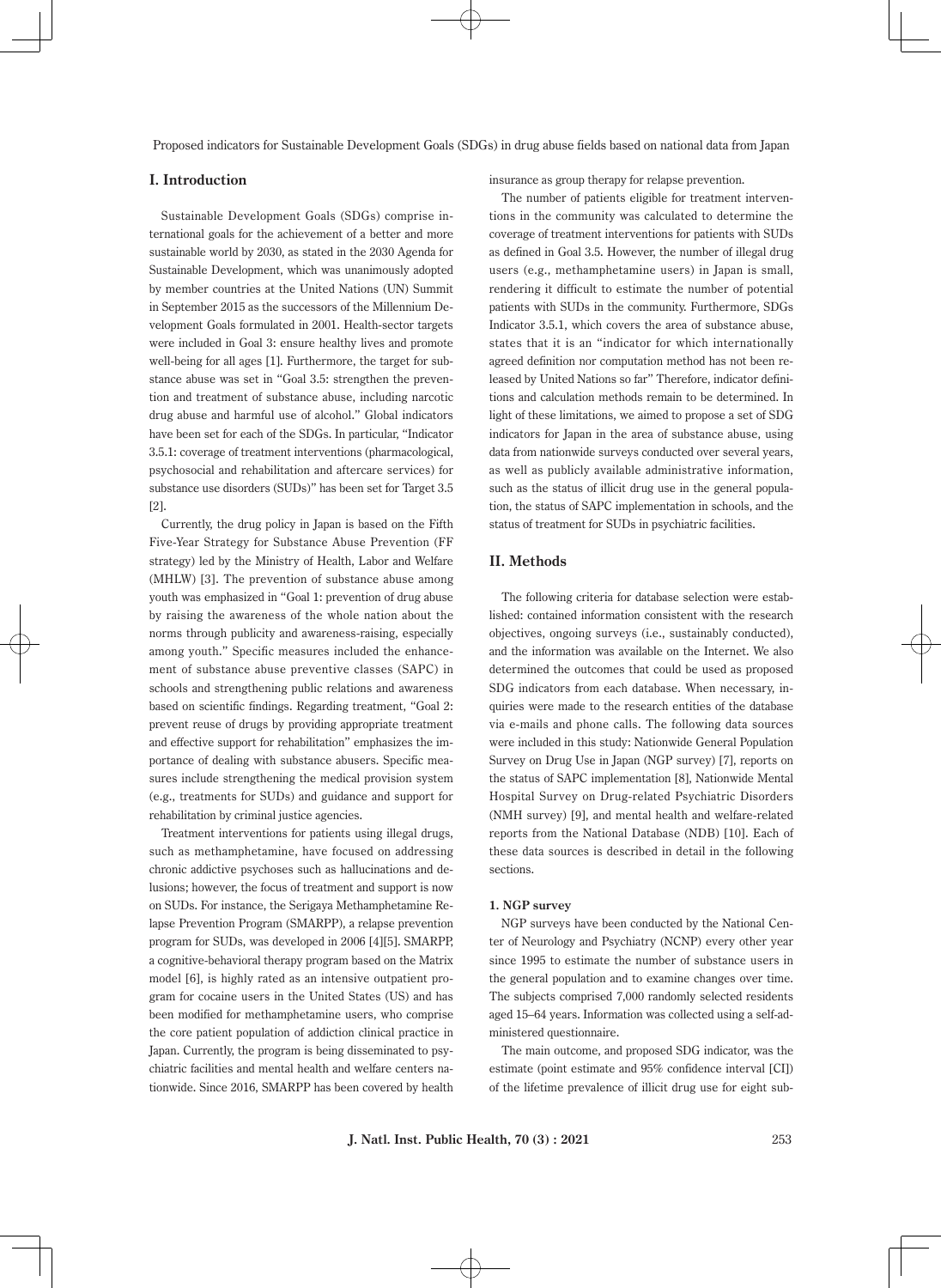stances: marijuana, methamphetamine, inhalants, MDMA, cocaine, heroin, new psychoactive substances (NPSs), and LSD. Additionally, the estimated past-year prevalence of illicit drug use was a sub-outcome. In this study, we referred to data from 2007 to 2019 for which estimates of the lifetime prevalence of illicit drug use were publicly available. The change in drug prevalence over time by survey year was determined based on an overlap in 95% CIs. In other words, the upper limit of the interval estimates of drug A in year X was compared to the lower limit of the interval estimate of drug A in year Y. If the lower limit in year Y was higher than the upper limit in year X, the lifetime prevalence of drug A was considered to have increased significantly from year X to year Y.

#### **2. Status of the implementation of SAPC**

Preventive education on substance abuse for young people in Japan is provided consistently from elementary to high school through health and physical education. In addition to this standard curriculum, the FF strategy requires all junior high schools (a three-year program for ages 12 to 15 years) and high schools (a three-year program for ages 15 to 18 years) to provide an SAPC at least once per year with an external expert, such as a police officer or pharmacist. Elementary schools (a six-year program for ages 6 to 12 years) are also expected to host the event according to local circumstances.

The Ministry of Education, Culture, Sports, Science and Technology (MEXT) is responsible for surveying the status of SAPC implementation at each school, which is reported and published annually through the Board of Education at each prefecture and government-designated city.

The main outcome, and proposed SDG indicator, was the SAPC implementation rate, overall and by school type (elementary, junior high, or high school). In this study, we referred to data from 2015 to 2018, which were published online.

#### **3. NMH survey**

NMH surveys, conducted by the NCNP every other year since 1987, cover "patients with drug-related psychiatric disorders due to the use of psychoactive substances other than alcohol" who were either hospitalized or treated as outpatients at psychiatric facilities with psychiatric wards in Japan. Each physician at the surveyed facilities collected clinical information (without personal information) by completing a questionnaire through the transcription of medical records and interviews.

The main outcome, and proposed SDG indicator, was the proportion of principal drugs in target patients who had a history of substance use within the past year. The principal drug was defined as "the drug of abuse that was considered to have the greatest impact on the clinical problem (e.g., psychosis or dependence) by the attending psychiatrist," and the physicians who completed the questionnaire were asked to select one of the following drug categories: methamphetamine, inhalants, marijuana, cocaine, heroin, MDMA, hallucinogens other than MDMA, NPSs, hypnotics/anxiolytics, non-steroidal anti-inflammatory drugs (NSAIDs), opioids, over-the-counter drugs (OTCs; cough and cold medicines, analgesics, etc.), medications for attention-deficit hyperactivity disorder, others, and polysubstance. In this study, we referred to data from 2012 to 2020, for which data on patients with a history of substance use within the past year were publicly available.

#### **4. NDB reports**

The NDB, established by the MHLW, contains information on medical receipts and specified medical examinations and covers all medical receipts within the universal health insurance system in Japan. Using the NDB, the NCNP publishes mental health and welfare-related reports on the results of medical treatment for each disease in the region throughout the year, and the demographics of patients admitted and discharged from hospitals, as well as information on medical centers for dementia diseases and ambulance transport times.

The main outcomes and proposed SDG indicators were the number of inpatients with SUDs in psychiatric wards nationwide, the number of outpatients who received treatment for substance use at least once, and the number of outpatients who received group therapy for relapse prevention. The sub-outcomes and proposed SDG indicators were the number of hospitals with psychiatric wards that provided inpatient treatment for SUDs, medical facilities that provided outpatient treatment for SUDs, and medical facilities that provided group therapy outpatient services for relapse prevention, covered by health insurance. In this study, we referred to data from 2014 to 2017 that were published on the Internet.

This study used existing databases published on the Internet and did not obtain new information from subjects. Therefore, this study was not subject to ethical guidelines for medical research involving human subjects.

#### **III. Results**

#### **1. NGP survey**

Table 1 shows the estimated lifetime prevalence of illicit drug use in the general Japanese population aged 15–64 years. The lifetime prevalence in 2019 was 1.81% for marijuana, 0.39% for methamphetamine, 1.09% for inhalants,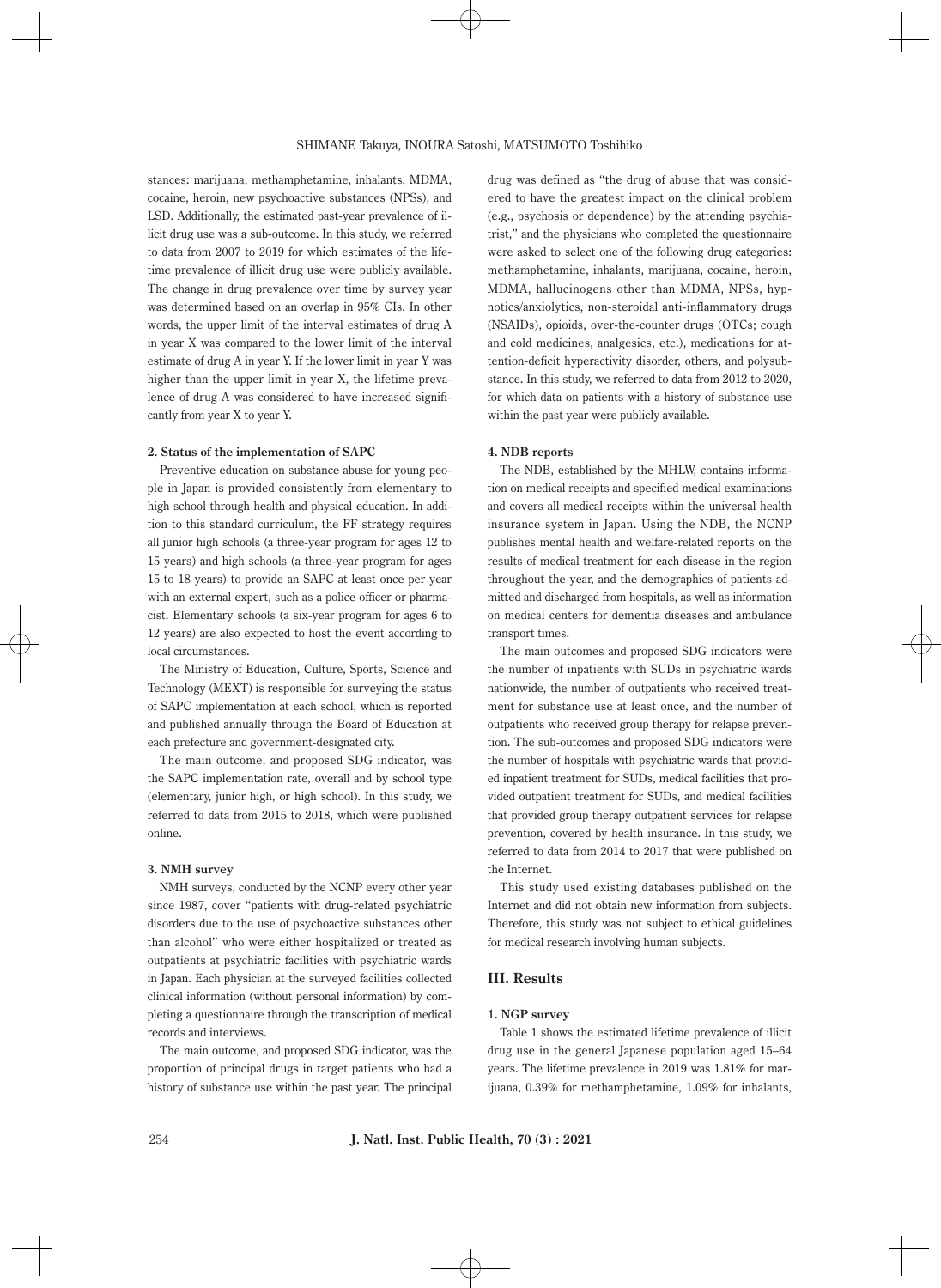| Year            | 2007              | 2009                     | 2011                     | 2013              | 2015                     | 2017              | 2019              |
|-----------------|-------------------|--------------------------|--------------------------|-------------------|--------------------------|-------------------|-------------------|
| Marijuana       | $0.84(0.55-1.28)$ | $1.43(1.02-1.99)$        | $1.21(0.82 - 1.79)$      | $1.10(0.75-1.60)$ | $1.01(0.68-1.48)$        | $1.45(0.85-2.43)$ | $1.81(1.40-2.35)$ |
| Methamphetamine | $0.44(0.24-0.81)$ | $0.34(0.18-0.63)$        | $0.41(0.22-0.75)$        | $0.53(0.31-0.92)$ | $0.53(0.31-0.91)$        | $0.54(0.30-0.99)$ | $0.39(0.21-0.73)$ |
| Inhalant        | $2.03(1.58-2.62)$ | $1.88(1.43-2.47)$        | $1.57(1.15-2.13)$        | $1.87(1.39-2.51)$ | $1.47(1.07-2.02)$        | $1.13(0.78-1.63)$ | $1.09(0.80-1.48)$ |
| <b>MDMA</b>     | $0.19(0.08-0.47)$ | $0.22(0.10-0.50)$        | $0.15(0.06-0.35)$        | $0.27(0.12-0.61)$ | $0.13(0.05-0.29)$        | $0.16(0.06-0.41)$ | $0.30(0.15-0.59)$ |
| Cocaine         | $0.13(0.00-0.38)$ | $0.22(0.09-0.57)$        | $0.08(0.00-0.26)$        | $0.08(0.00-0.34)$ | $0.05(0.05-0.31)$        | $0.28(0.11-0.72)$ | $0.34(0.17-0.67)$ |
| Heroin          | $0.07(0.00-0.27)$ | N/A                      | N/A                      | $0.07(0.00-0.27)$ | $0.07(0.00-0.24)$        | N/A               | $0.13(0.04-0.41)$ |
| <b>NPS</b>      |                   |                          |                          | $0.41(0.23-0.73)$ | $0.33(0.17-0.63)$        | $0.24(0.09-0.64)$ | $0.31(0.15-0.61)$ |
| <b>LSD</b>      |                   | $\overline{\phantom{a}}$ | $\overline{\phantom{a}}$ |                   | $\overline{\phantom{a}}$ |                   | $0.30(0.20-0.60)$ |

**Table 1 Estimated lifetime prevalence of illicit drug use in the general population aged 15 to 64 years (2007-2019) (%)**

Source: National Center of Neurology and Psychiatry, Nationwide General Population Survey on Drug Use in Japan, https://www.ncnp.go.jp/nimh/ yakubutsu/index.html

( - ): Data not available; N/A: Not applicable; NPS: New psychoactive substances

Point estimates and interval estimates (95% confidence intervals) are shown. SPSS complex samples were used for estimation and weighted in consideration of the sampling plan.

NPSs have been included since 2013, and LSD since 2019.

|  | Table 2 Estimated past-year prevalence of illicit drug use in the general population aged 15 to 64 years (2007-2019) (%) |  |  |  |
|--|--------------------------------------------------------------------------------------------------------------------------|--|--|--|
|  |                                                                                                                          |  |  |  |

| Year            | 2007                     | 2009              | 2011              | 2013                     | 2015                     | 2017              | 2019              |
|-----------------|--------------------------|-------------------|-------------------|--------------------------|--------------------------|-------------------|-------------------|
| Marijuana       | $0.06(0.00-0.24)$        | $0.01(0.00-0.09)$ | $0.05(0.00-0.19)$ | N/A                      | $0.04(0.00-0.15)$        | $0.10(0.00-0.74)$ | $0.10(0.05-0.24)$ |
| Methamphetamine | $0.03(0.00-0.25)$        | N/A               | N/A               | N/A                      | N/A                      | N/A               | $0.04(0.00-0.17)$ |
| Inhalant        | N/A                      | N/A               | N/A               | N/A                      | $0.04(0.00-0.18)$        | $0.10(0.00-0.30)$ | $0.11(0.00-0.38)$ |
| <b>MDMA</b>     | $0.04(0.00-0.26)$        | N/A               | N/A               | $0.04(0.00-0.31)$        | N/A                      | N/A               | $0.04(0.01-0.09)$ |
| Cocaine         | $0.05(0.00-0.35)$        | N/A               | N/A               | N/A                      | N/A                      | N/A               | $0.04(0.01-0.09)$ |
| Heroin          | N/A                      | N/A               | N/A               | N/A                      | N/A                      | N/A               | $0.04(0.00-0.16)$ |
| <b>NPS</b>      |                          |                   |                   | $0.15(0.06-0.39)$        | N/A                      | N/A               | $0.04(0.01-0.09)$ |
| <b>LSD</b>      | $\overline{\phantom{a}}$ | ۰                 |                   | $\overline{\phantom{a}}$ | $\overline{\phantom{a}}$ |                   | $0.04(0.01-0.09)$ |

Source: National Center of Neurology and Psychiatry, Nationwide General Population Survey on Drug Use in Japan, https://www.ncnp.go.jp/nimh/ yakubutsu/index.html

( - ): Data not available; N/A: Not applicable; NPS: New psychoactive substances

Point estimates and interval estimates (95% confidence intervals) are shown.

SPSS complex samples were used for estimation and weighted in consideration of the sampling plan.

NPSs have been included since 2013, and LSD since 2019.

|                 | Table 3 Threfhational comparisons in the methine prevalence of megal urug use in the general population (%) |             |                  |                       |                   |  |  |  |  |
|-----------------|-------------------------------------------------------------------------------------------------------------|-------------|------------------|-----------------------|-------------------|--|--|--|--|
|                 | Japan                                                                                                       | US          | ΕU               | Canada                | Thailand          |  |  |  |  |
| Year            | 2019                                                                                                        | 2019        | 2020             | 2017                  | 2019              |  |  |  |  |
| Age             | 15-64                                                                                                       | 18 or older | 15-64            | 15 or older           | $12 - 65$         |  |  |  |  |
| Marijuana       | $1.81(1.40-2.35)$                                                                                           | 46.2        | 27.2             | 46.6 (44.3-48.8)      | $2.55(2.34-2.79)$ |  |  |  |  |
| Methamphetamine | $0.39(0.21-0.73)$                                                                                           | 5.8         | 3.7 <sup>b</sup> | $3.7(2.8-4.6)$        | 2.34 (2.14-2.57)  |  |  |  |  |
| Inhalant        | $1.09(0.80-1.48)$                                                                                           | 9.1         |                  |                       | $0.35(0.27-0.46)$ |  |  |  |  |
| MDMA            | $0.30(0.15-0.59)$                                                                                           | 7.3         | 4.1              | $7.6(6.2-9.0)$        | $0.23(0.16-0.32)$ |  |  |  |  |
| Cocaine         | $0.34(0.17-0.67)$                                                                                           | 15.1        | 5.4              | $10.4(9.0-11.9)$      | $0.12(0.07-0.20)$ |  |  |  |  |
| Heroin          | $0.13(0.04-0.41)$                                                                                           | 2.1         |                  | $0.7(0.3-1.1)$        | $0.25(0.18-0.37)$ |  |  |  |  |
| NPS             | $0.31(0.15-0.61)$                                                                                           | -           |                  |                       |                   |  |  |  |  |
| <b>LSD</b>      | $0.30(0.20-0.60)$                                                                                           | 10          |                  | $14.3(12.6-15.9)^{+}$ |                   |  |  |  |  |

**Table 3 International comparisons in the lifetime prevalence of illegal drug use in the general population (%)**

All data represent estimates prevalence (data in Japan, Canada, and Thailand indicate 95% confidence interval).

( - ): Data not available ♯: Data for hallucinogens ♭: Data for amphetamine NPS: New psychoactive substance

Japan: Nationwide General Population Survey on Drug Use in Japan

US: National Survey on Drug Use and Health (NSDUH)

EU: European Monitoring Center for Drug and Drug Addiction (EMCDDA)

Canada: Canadian Tobacco, Alcohol and Drugs Survey (CTADS)

Thailand: Survey on the quality of living and size estimation on substance use

0.30% for MDMA, 0.34% for cocaine, 0.13% for heroin, 0.31% for NPS, and 0.30% for LSD. Among the eight illegal drugs, marijuana had the highest lifetime prevalence and increased significantly from 2007 to 2019. In contrast, the lifetime prevalence of inhalants decreased significantly from 2007 to 2019. Other drugs remained unchanged, with overlapping 95% CIs. Regarding the past-year prevalence, the actual number of drug users was very small, and there were no responses for some questions, making it difficult to estimate the number of potential drug users in the community  $(Table 2)$ 

Table 3 shows an international comparison of the lifetime prevalence of illegal drug use in the general population. The lifetime prevalence of illicit drug use in Japan was significantly lower than that in the US, the European Union, and Canada. Additionally, the lifetime prevalence of marijuana, methamphetamine, and heroin was lower in Japan than in Thailand, which is in the same Asian region as Japan, while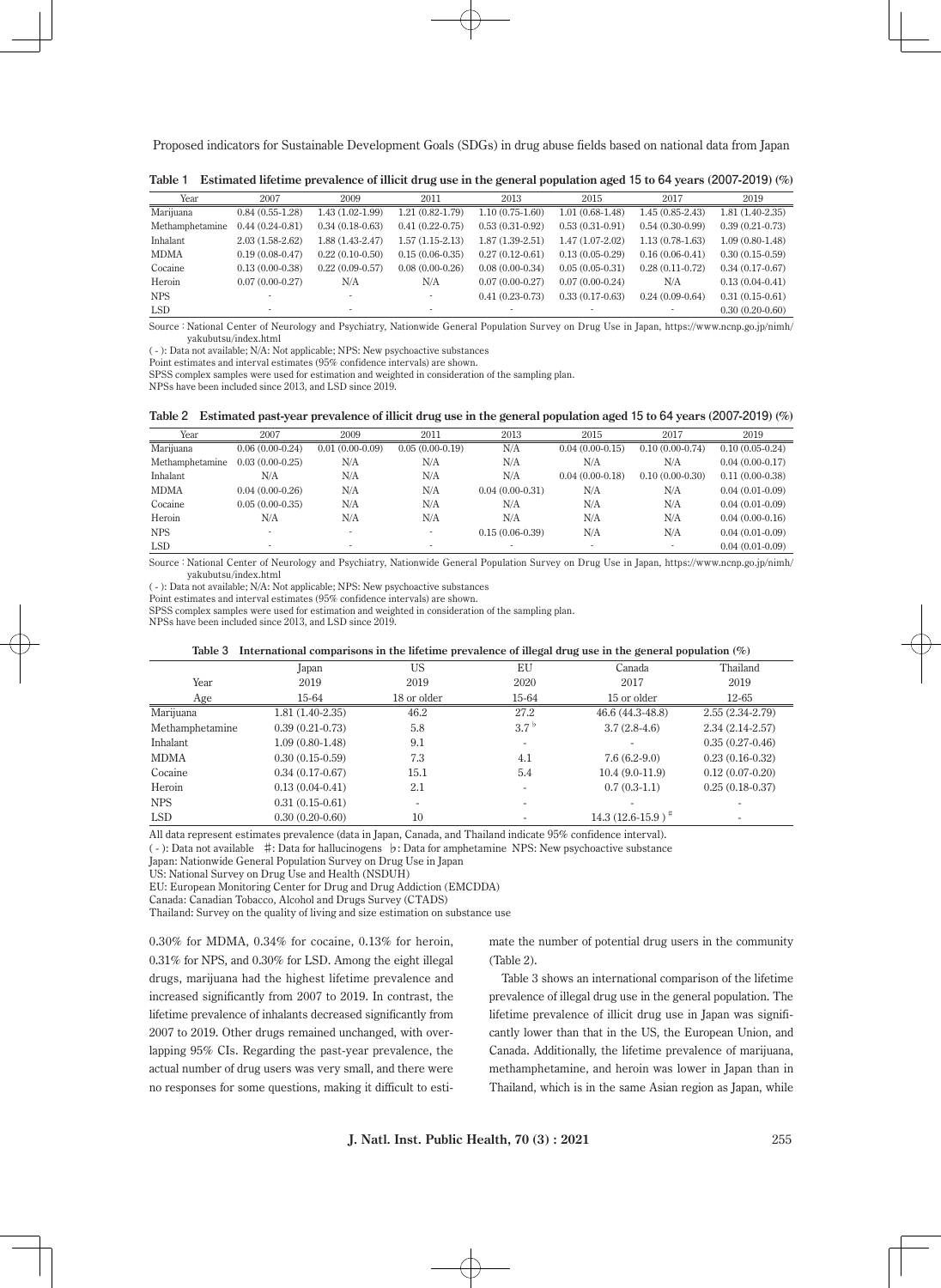the lifetime prevalence of inhalants, MDMA, and cocaine was higher in Japan than in Thailand.

#### **2. Status of SAPC implementation**

Table 4 shows the status of SAPC implementation according to school type. In 2018, the SAPC implementation rates by school type were as follows: elementary schools, 78.6%; junior high schools, 90.6%; and high schools, 85.8%. The SAPC implementation rate across all school types remained unchanged over 2015 (81.0%), 2016 (82.5%), 2017 (83.5%), and 2018 (83.2%).

#### **3. NMH survey**

Table 5 presents the ratios of the principal drugs in patients with drug-related psychiatric disorders due to the use of psychoactive substances other than alcohol in psychiatric facilities nationwide in the 2020 NMH survey: methamphetamine, 36.0%; hypnotics/anxiolytics, 29.5%; OTCs, 15.7%; polysubstance, 7.3%; marijuana, 5.3%; inhalants, 2.7%; NSAIDs, 0.7%; opioids, 0.5%; and NPSs, 0.3%. Between 2012 and 2020, methamphetamine cases comprised the highest proportion, and the proportion of hypnotics/anxiolytic and OTC cases increased. NPSs have been declining rapidly since 2016.

# **4. Mental health and welfare-related reports from the NDB**

Table 6 shows the number of patients with SUDs referred to the NDB. The number of inpatients with SUDs in psychiatric wards was 1,689, 1,437, 1,431, and 2,416 in 2014, 2015, 2016, and 2017 respectively. The number of outpatients who received treatment for substance use at least once was 6,636, 6,321, 6,458, and 10,746 in 2014, 2015, 2016, and 2017 respectively. The number of outpatients who received

|  | Table 4 Status of the implementation of a substance abuse preventive class by school type (2015-2018) (%) |  |  |
|--|-----------------------------------------------------------------------------------------------------------|--|--|
|--|-----------------------------------------------------------------------------------------------------------|--|--|

| Year                | 2015 | 2016 | 2017 | 2018 |
|---------------------|------|------|------|------|
| All type of schools | 81.0 | 82.5 | 83.5 | 83.2 |
| Elementary schools  | 76.5 | 77.3 | 79.1 | 78.6 |
| Junior high schools | 88.9 | 91.0 | 91.0 | 90.6 |
| High schools        | 84.6 | 86.3 | 86.4 | 85.8 |

Source: Ministry of Education, Culture, Sports, Science and Technology, Bureau of Elementary and Secondary Education, Health Education and Shokuiku Division, Yakubutu-ranyou-boushi-kyoushitsu ni tsuite, https://www.mext.go.jp/a\_menu/kenko/hoken/1297198. htm

The Fifth Five-Year Strategy for Substance Abuse Prevention states that substance abuse preventive class (SAPC) should be included in school health plans and held at least once a year in all junior high and high schools, and also in elementary schools according to local circumstances.

Elementary school in Japan is a six-year program (for ages 6 to 12 years), junior high school is a three-year program (for ages 12 to 15 years), and high school is a three-year program (for ages 15 to 18 years).

| Table 5 Ratios of principal drugs among patients with drug-related psychiatric disorders due to the use of psycho- |
|--------------------------------------------------------------------------------------------------------------------|
| active substances other than alcohol in psychiatric facilities nationwide (2012-2020) $(\%)$                       |

|                              | 2012      | 2014        | 2016        | 2018        | 2020        |
|------------------------------|-----------|-------------|-------------|-------------|-------------|
| Year                         | $(n=546)$ | $(n=1,010)$ | $(n=1,098)$ | $(n=1,149)$ | $(n=1,129)$ |
|                              |           |             |             |             |             |
| Methamphetamine              | 28.9      | 27.5        | 38.1        | 39.3        | 36.0        |
| Inhalant                     | 5.3       | 4.4         | 7.7         | 4.3         | 2.7         |
| Marijuana                    | 1.8       | 2.7         | 4.9         | 5.6         | 5.3         |
| Cocaine                      | 0.2       | 0.0         | 0.1         | 0.3         | 0.4         |
| Heroin                       | 0.4       | 0.1         | 0.3         | 0.3         | 0.1         |
| <b>MDMA</b>                  | 0.0       | 0.2         | 0.1         | 0.0         | 0.1         |
| Hallucinogen other than MDMA | 0.4       | 0.0         | 0.3         | 0.1         | 0.4         |
| <b>NPS</b>                   | 25.1      | 34.7        | 2.5         | 1.2         | 0.3         |
| Hypnotic, anxiolytic         | 20.9      | 16.9        | 27.9        | 29.9        | 29.5        |
| <b>NSAIDs</b>                | 2.0       | 1.8         | 1.0         | 0.7         | 0.7         |
| Opioid                       | 0.0       | 0.0         | 0.5         | 0.6         | 0.5         |
| <b>OTC</b>                   | 2.7       | 3.8         | 8.2         | 9.1         | 15.7        |
| <b>ADHD</b> Medications      | 0.2       | $0.2\,$     | 0.1         | 0.4         | $0.2\,$     |
| Others                       | 4.8       | 3.0         | $1.2\,$     | 2.3         | 0.7         |
| Polysubstance                | 7.3       | 4.9         | 7.3         | 5.9         | 7.3         |

Source: National Center of Neurology and Psychiatry, Nationwide Mental Hospital Survey on Drug-related Psychiatric Disorders, https:// www.ncnp.go.jp/nimh/yakubutsu/index.html

The principal drug was defined as "the drug that seems to be most clinically relevant to the current psychiatric symptoms" and the physicians who completed the questionnaire were asked to select one of the following drug categories: methamphetamine, inhalant, marijuana, cocaine, heroin, MDMA, hallucinogens other than MDMA, new psychoactive substance (NPS), hypnotic/anxiolytic, non-steroidal anti-inflammatory drugs (NSAIDs), opioid, over-the-counter drug (OTC), medication for attention-deficit hyperactivity disorder (ADHD), others, and polysubstance.

Only cases with a history of drug use within the past year were selected.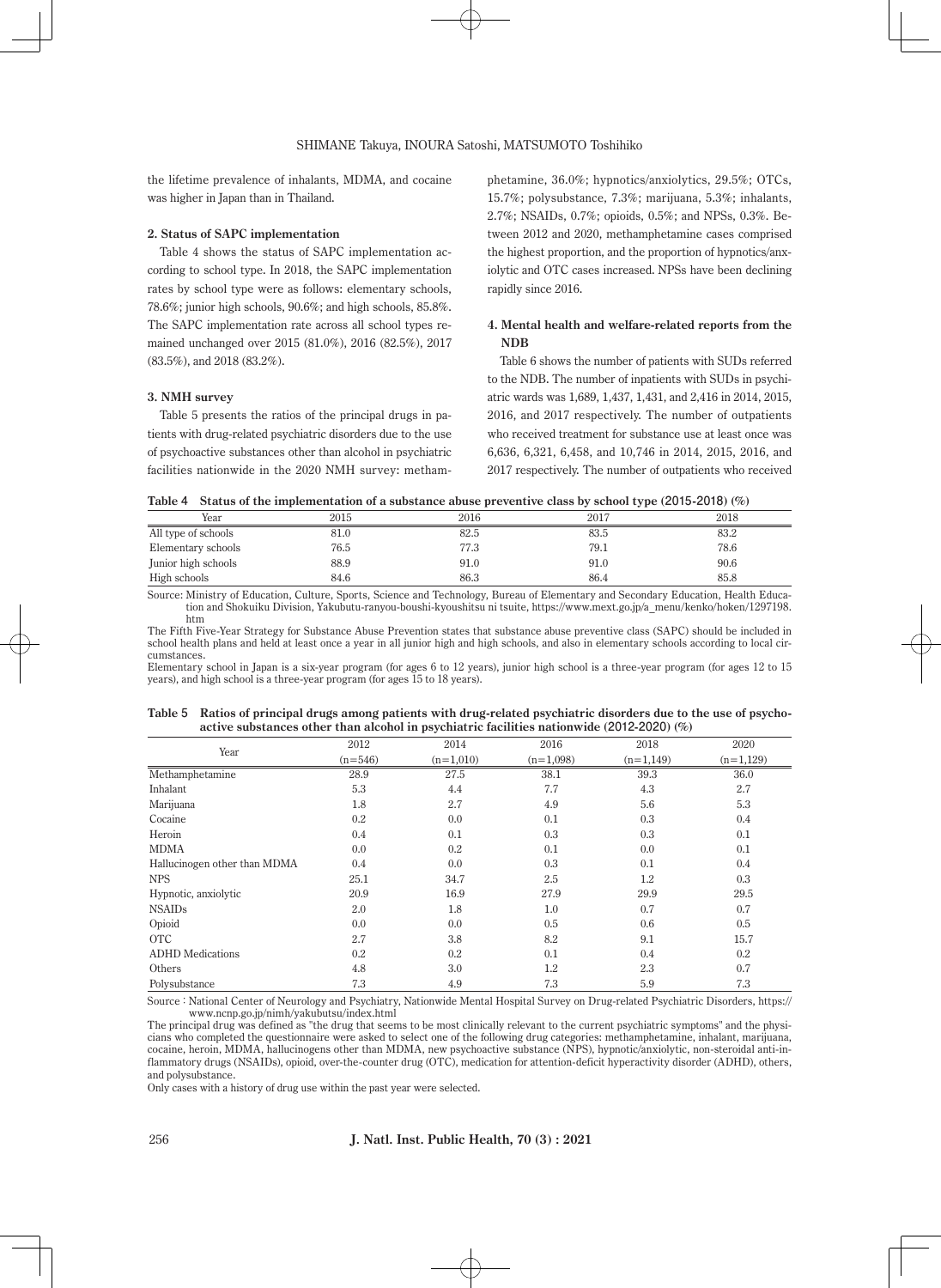| Year                                                                            | 2014  | 2015  | 2016  | 2017   |
|---------------------------------------------------------------------------------|-------|-------|-------|--------|
| No. of inpatients with SUDs in psychiatric wards                                | 1.689 | 1.437 | 1.431 | 2.416  |
| No. of outpatients who received treatment for substance use (at least once)     | 6.636 | 6.321 | 6.458 | 10.746 |
| No. of outpatients who received treatment for substance use (two or more times) | 5.197 | 5.166 | 5.373 | 9.112  |
| No. of outpatients who received group therapy for relapse prevention            |       |       | .57   | 142    |

|  |  |  |  |  |  | Table 6 Number of patients with SUDs referred to the NDB (2014-2017) |
|--|--|--|--|--|--|----------------------------------------------------------------------|
|--|--|--|--|--|--|----------------------------------------------------------------------|

No.=Number; ( - ): Data not available; SUD: substance use disorder; NDB, National Database Group therapy for relapse prevention has been covered by health insurance since 2016.

**Table 7 The number of medical facilities treating patients with SUDs referred to the NDB (2014-2017)**

| Year                                                                                                                             | 2014  | 2015  | 2016  | 2017    |
|----------------------------------------------------------------------------------------------------------------------------------|-------|-------|-------|---------|
| No. of hospitals with psychiatric wards that provided inpatient treatment for SUDs                                               | 494   | 503   | 487   | 709-711 |
| No. of medical facilities that provided outpatient treatment for SUDs                                                            | 1.719 | 1.721 | 1.745 | 2.486   |
| No. of medical facilities that provided group therapy outpatient services for relapse<br>prevention, covered by health insurance |       |       |       |         |

No.=Number; ( - ): Data not available; SUD: substance use disorder; NDB, National Database

※Group therapy for relapse prevention has been covered by health insurance since 2016.

group therapy for relapse prevention was 57 in 2016 and 142 in 2017.

Table 7 shows the number of medical facilities that treated patients with SUDs referred to the NDB. The number of hospitals with psychiatric wards providing inpatient treatment for SUDs was 494, 503, 487, and 709–711 in 2014, 2015, 2016, and 2017. The number of medical facilities that provided group therapy outpatient services for relapse prevention, covered by health insurance, was 5 in 2016 and 11 in 2017.

#### **IV. Discussion**

# **1. Lifetime prevalence of illicit drug use in the general population**

We propose the lifetime prevalence of illicit drug use in the general population nationwide as one SDG 3.5.1 indicator. The source database for GPS surveys is based on public research-funded projects rather than government statistics. GPS surveys have been conducted biennially for more than twenty years (since the 1990s). Therefore, the sustainability of the data is expected to be high in the future. However, the lifetime prevalence of illegal drug use as a proposed indicator suffers from a limitation: the data do not necessarily reflect the current prevalence of illicit drug use because it includes past experiences. The data would be more reflective of the current state of illicit drug use if the most recent use, such as the past-year prevalence of illicit drug use, was used as an indicator. In Japan, where the number of illicit drug users is lower than that in other countries, the pastyear experience rate is significantly lower, or there are no applicable persons. Given these circumstances, we are compelled to recommend the lifetime prevalence of illicit drug use as an indicator. It should also be noted that, in Japan, as the use of illegal drugs (e.g., methamphetamine or

cocaine) is strictly punishable by law, and questions about one's experience with using illegal drugs, even if it is a past experience, may cause a certain amount of reporting bias.

Changes from 2007 to 2019 reflect a significant decrease in inhalants and a significant increase in marijuana. This result is similar to drug crime trends. For example, according to a White Paper on Crime published by the Ministry of Justice [11], the number of people arrested for violating the Poisonous and Deleterious Substances Control Act, which regulates the abuse of inhalants, continued to exceed 20,000 per year in the 1980s but began to decline in the 1990s, and there were only 177 arrests in 2019. Contrastingly, over 3,000 people were arrested for marijuana use in 2009, but the number has been subsequently declining. However, since 2014, the number has been rising again, and the number of arrests in 2019 was 4,570 (the highest number yet). Most of the arrests for the violation of the Cannabis Control Act involved young people in their 20s and 30s. The movement to legalize marijuana in other countries may have had a considerable influence on the increase in marijuana use in Japan. For example, according to a National Police Agency survey of arrests for violations of the Cannabis Control Act (the offense was simple possession), the most common response was "because there are countries in which marijuana is undergoing legalization" as a reason for ignoring the risk of marijuana [12]. It has been reported that there is a widespread affirmation of marijuana use among young people; especially those in their 20s and 30s, who state that "using marijuana is a personal choice" and "a little bit is okay" [7].

#### **2. Implementation rate of SAPC in schools**

According to the MEXT database, all school types had a high SAPC implementation rate (80%). Furthermore, our findings show that the SAPC implementation rate was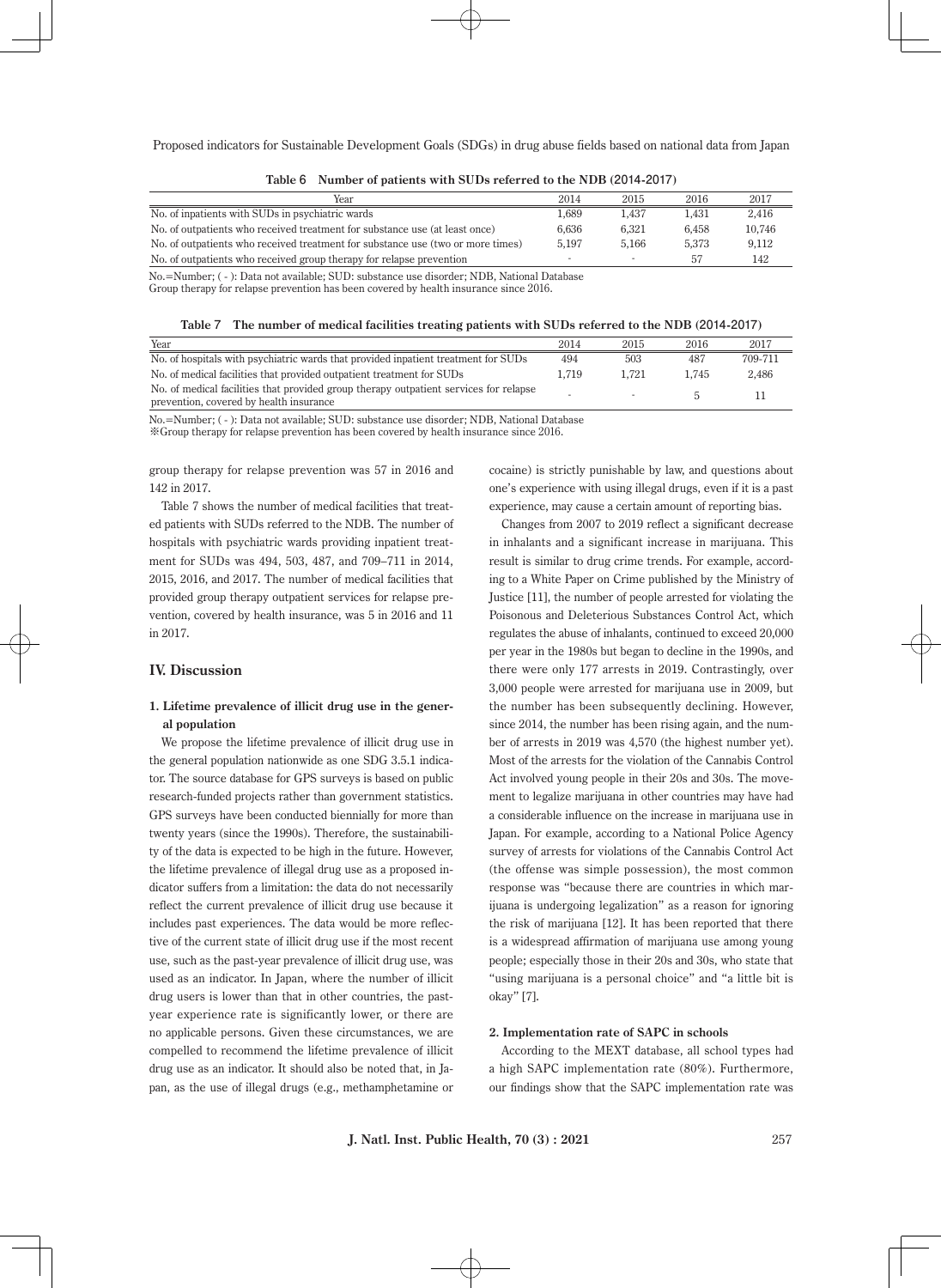higher in junior high and high schools than in elementary schools. The higher percentage in junior high and high schools is probably because Japan's drug policy, the FF strategy, clearly states that "SAPC should be included in school health plans and held at least once a year in all junior high and high schools."

This proposed indicator would fall under "strengthen the prevention of substance abuse" in the section on Indicator 3.5. The database that served as the source of information is published on the Internet by MEXT, and the indicators are considered to be highly sustainable. However, there is a limitation in that only quantitative data, that is, the SAPC implementation rate can be ascertained. Therefore, it is not possible to ascertain the qualitative aspects of the topics covered in the SAPC and the types of addictive drugs handled. Furthermore, the style of education and message to the youth may differ depending on the job title of the outside instructor in charge of the SAPC. For example, if a police officer is leading the class, they are more likely to emphasize the criminality of illegal drugs. If a pharmacist is leading the class, they are more likely to emphasize the pharmacological and health effects of addictive drugs. The MEXT database also provides information on the job titles of the instructors who prepared the SAPC [8].

# **3. Composition ratios of principal drugs among persons with SUDs in psychiatric facilities**

We propose the composition ratios of principal drugs related to SUDs other than alcohol in psychiatric facilities nationwide as one of the indicators. Limiting the indicator to cases with a history of substance use within the past year would be more reflective of the current status of the SUD epidemic. In Australia [13], the composition ratios of principal drugs have been used as an indicator for SDGs 3.5, and it is considered to be an indicator that can be compared internationally.

The highest proportion of cases in Japanese psychiatric facilities comprised methamphetamine users, which had a higher age range than that of other drug users. For example, patients in their 40s, 30s, and 20s accounted for the highest percentage of methamphetamine, hypnotics/ anxiolytics, and OTC cases respectively [9]. Although methamphetamine cases remain the core patient population in Japanese psychiatry, this ratio may gradually decline in the future. Incidentally, the number of arrests for violations of the Stimulant Control Act has already declined; it rose to nearly 20,000 in 1997 but has since been on a downward trend, falling to below 10,000 in 2019 for the first time in nearly 40 years [11].

After methamphetamine, the second-most common type of abused substance is prescribed medicines such as hypnotics/anxiolytics. Most hypnotics/anxiolytics cases are cases of benzodiazepine abuse; additionally, etizolam, flunitrazepam, and zolpidem are frequently abused [9]. Among OTC cases, cough medicines containing dihydrocodeine and methyl ephedrine, cold medicines, and analgesics containing bromvalerylurea are frequently abused [9]. The use of these substances is not regulated, unlike methamphetamine, which is prohibited by law. Users with dependence on these substances have been reported to be younger, less likely to commit crimes, and more educated than methamphetamine users. While many methamphetamine users report the reason for initiation of methamphetamine as "seeking stimulation," "out of curiosity," "peer pressure," or "unable to refuse," many pharmaceutical drug users start abusing substances for self-medication, such as "alleviation of insomnia" or "alleviation of anxiety" [14].

Japan consumes more benzodiazepines than other countries, and the issue of polypharmacy, in which many drugs of the same type are prescribed, has been indicated as a reason for this [15]. New systems have been created to combat polypharmacy, such as medical fees that render it difficult for doctors to prescribe multiple drugs and longterm prescriptions, and dispensing fees that evaluate drug reductions based on pharmacists' prescription suggestions; however, the number of dependency cases is still on the rise. Regarding OTCs, pharmacies and drugstores have taken measures such as limiting the number of units sold and confirming the purpose of use for those who purchase large or frequent quantities; however, these measures have not led to a fundamental solution.

# **4. Number of patients with SUDs and medical facilities treating SUDs**

We propose the number of patients receiving treatment for SUDs and the number of medical facilities treating SUDs referred to the NDB as proposed indicators that can provide a comprehensive image of the status of medical interventions in medical facilities across Japan. Because the NDB is used as the information source, the database is highly sustainable. However, published data are only available for the four years from 2014 to 2017, and data after 2018 have yet to be published; these data are expected to be published on the Internet in the future. Although SDG indicators should specify specific types of treatment interventions, such as pharmacological, psychosocial, rehabilitation, and aftercare services, the indicators we have proposed do not capture details regarding the types of treatment interventions except for psychosocial group therapy for relapse prevention, such as SMARPP, which has been covered by health insurance since 2016.

The number of inpatients with SUDs in psychiatric wards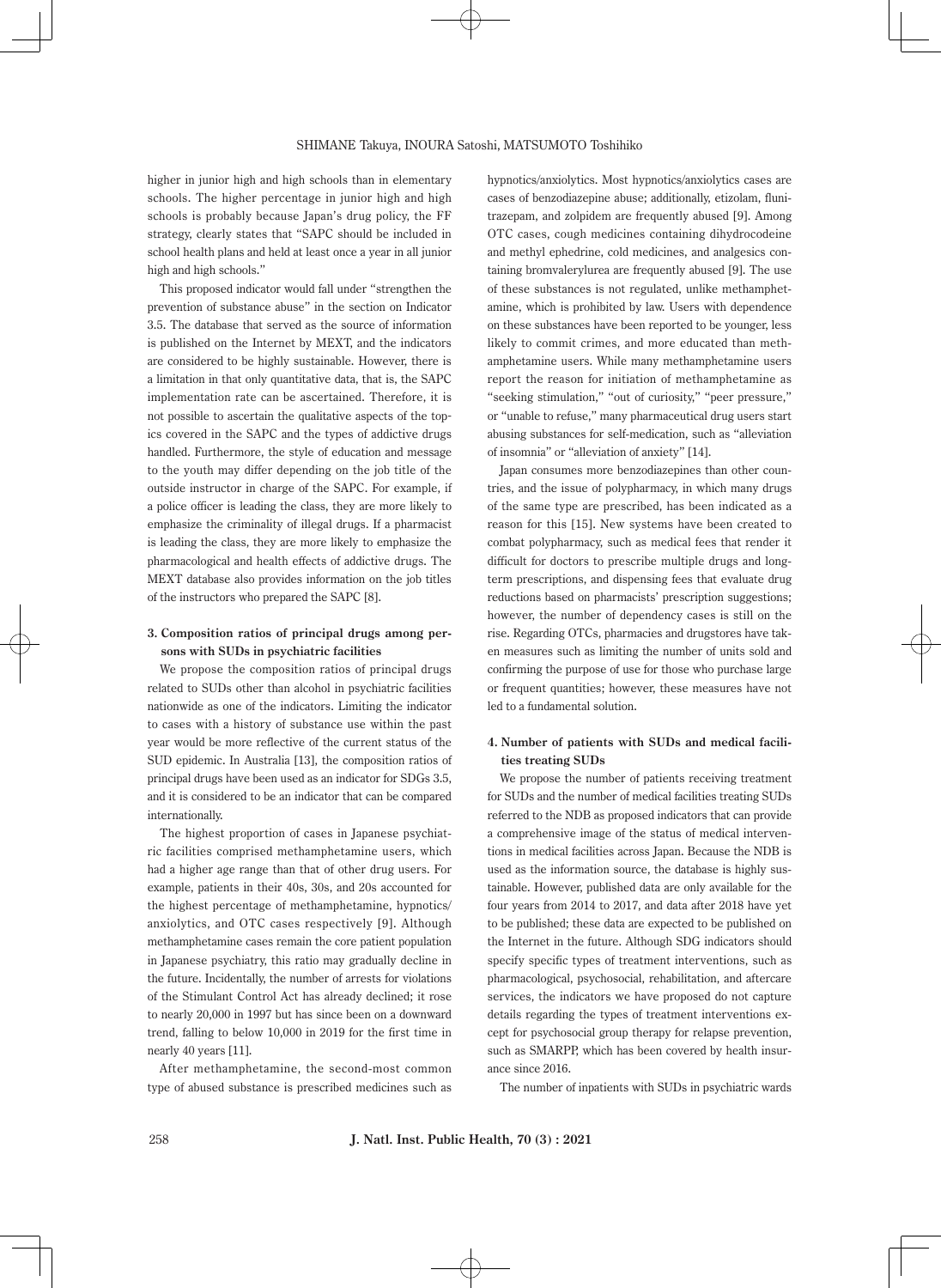and the number of outpatients who received treatment for substance use remained fairly constant from 2014 to 2016 but increased markedly from 2016 to 2017. The number of medical facilities treating patients with SUDs also increased significantly between 2016 and 2017. These increases should be evaluated as an increase in the coverage of treatment interventions rather than as an expansion of the problem of SUDs. This is because there has traditionally been a shortage of places to receive treatment interventions for SUDs; accordingly, the MHLW has been promoting the establishment of medical facilities across the country that will serve as bases for the treatment of addiction, including SUDs. Essentially, to calculate the coverage for treatment interventions, it is necessary to estimate the number of potential persons with SUDs in the community, but no such data are available publicly at this time. In the future, it will be necessary to estimate the potential number of patients with SUDs in the community and then calculate the coverage of treatment interventions.

# **V. Conclusion**

The UN has not published specific definitions of the SDGs 3.5 indicators that concern the prevention and treatment of substance abuse or methods of calculation for these indicators. Additionally, in Japan, the number of potential persons with SUDs in the community has not been estimated, and it is not possible to directly calculate the coverage of treatment interventions. Therefore, we aimed to propose SDG 3.5 indicators for Japan based on the status of illicit drug use in the general population, SAPC implementation in schools, and treatment for SUDs in psychiatric facilities, using existing databases published in Japan. Based on the accumulation and sustainability of data from research projects and government statistics over time, we concluded that 1) the lifetime prevalence of illicit drug use in the general population, 2) SAPC implementation rate in schools, 3) composition ratios of principal drugs among persons with SUDs in psychiatric facilities, and 4) number of patients and medical facilities for SUDs are appropriate indicators for SDGs 3.5 in Japan.

# **Acknowledgments**

This study was supported by a Health, Labour and Welfare Sciences Research Grant from the Japanese Ministry of Health, Labour and Welfare (grant 20BA0101, 21KC2002). The funding body had no role in the design of the study, collection, analysis, and interpretation of data, or in writing the manuscript.

# **Disclosure statement**

No potential conflict of interest was reported by the author(s).

# **References**

- [1] Department of Economic and Social Affairs, United Nations. Goals3 ensure healthy lives and promote well-being for all at all ages. https://sdgs.un.org/goals/ goal3 (accessed 2021-06-16)
- [2] Department of Economic and Social Affairs, United Nations. Global indicator framework for the Sustainable Development Goals and targets of the 2030 Agenda for Sustainable Development. https://unstats.un.org/sdgs/ indicators/Global%20Indicator%20Framework%20 after%202021%20refinement\_Eng.pdf (accessed 2021- 06-16)
- [3] 薬物乱用対策推進会議.第五次薬物乱用防止五か年 戦略. 2018. https://www.mhlw.go.jp/content/11126000/ 000341876.pdf (accessed 2021-06-16) Council for Promoting Measures to Prevent Drug Abuse. [The fifth five-year drug abuse prevention strategy.] 2018. https://www.mhlw.go.jp/content/11126000/000341876.pdf (in Japanese)(accessed 2021-06-16)
- [4] 小林桜児, 松本俊彦, 大槻正樹, 遠藤桂子, 奥平謙 一,原井宏明,他. 覚せい剤依存患者に対する外 来再発予防プログラムの開発 Serigaya Methamphetamine Relapse Prevention Program(SMARPP). 日本ア ルコール・薬物医学会雑誌.2007;42(5):507-521. Kobayashi O, Matsumoto T, Otsuki M, Endo K, Okudaira K, Harai H, et al. [A preliminary study on outpatient relapse prevention program for methamphetamine dependent patients: Serigaya Methamphetamine Relapse Prevention Program (SMARPP)]. Jpn. J. Alcohol & Drug Dependence. 2007;42(5):507-521. (in Japanese)
- [5] 谷渕由布子,松本俊彦,今村扶美,若林朝子,川地拓, 引土絵未,他. 薬物使用障害患者に対するSMARPP の効果 終了1年後の転帰に影響する要因の検討. 日 本アルコール・薬物医学会雑誌.2016;51(1):38-54. Tanibuchi Y, Matsumoto T, Imamura F, Wakabayashi A, Kawachi H, Hikitsuchi E, et al. [Efficacy of the Serigaya Methamphetamine Relapse Prevention Program (SMARPP): for patients with drug use disorder: A study on factors influencing 1-year follow-up outcomes.] Jpn. J. Alcohol & Drug Dependence. 2016;51(1):38-54. (in Japanese)
- [6] Obert JL, McCann MJ, Marinelli-Casey P, Weiner A, Minsky S, Brethen P, et al. The matrix model of outpatient stimulant abuse treatment: history and descrip-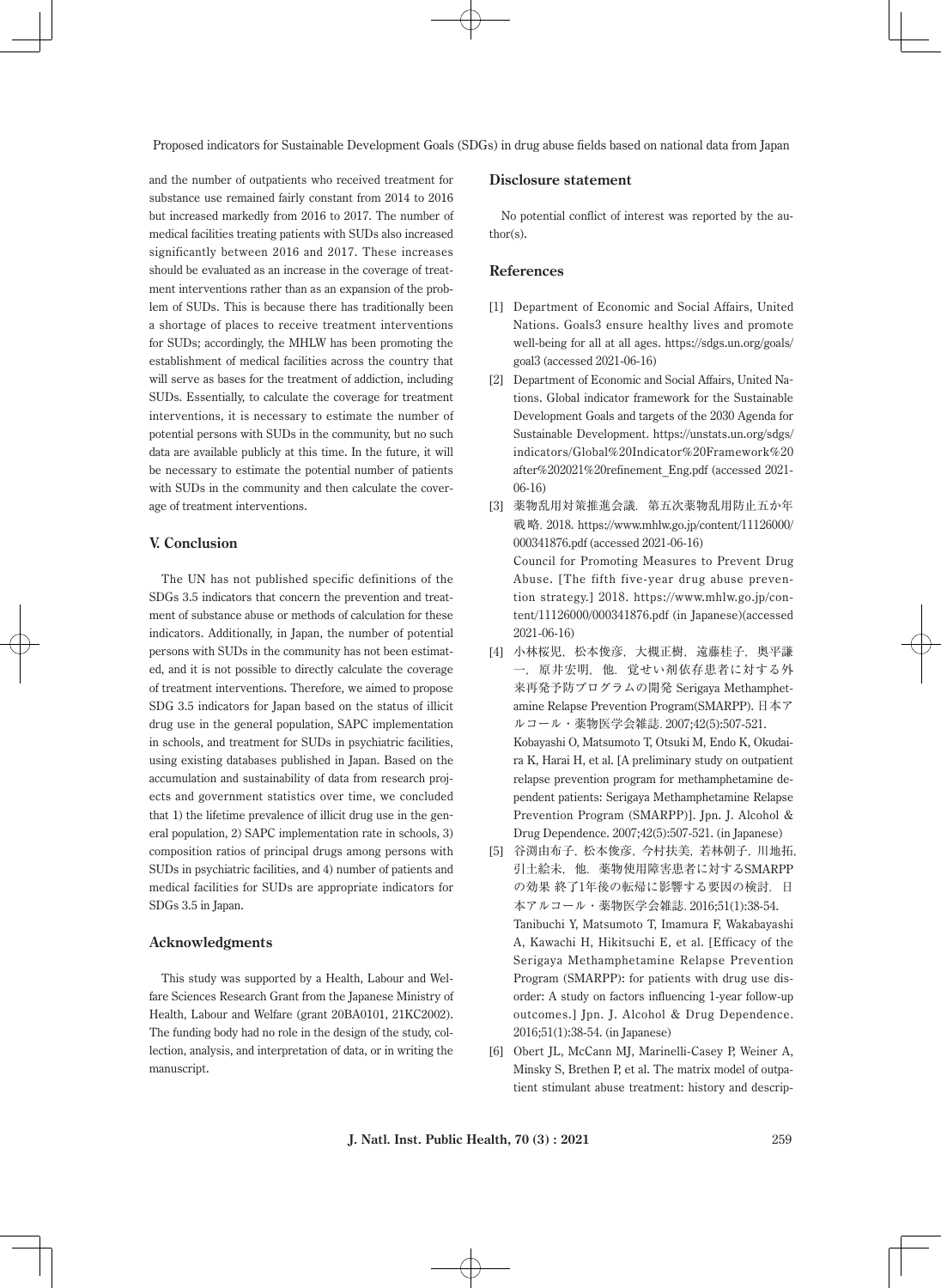tion. Journal of Psychoactive Drugs. 2000;32(2):157- 164. doi:10.1080/02791072.2000.10400224.

[7] 嶋根卓也,猪浦智史,邱冬梅,和田清.薬物使用に 関する全国住民調査(2019年).厚生労働行政推進 調査事業費補助金医薬品・医療機器等レギュラト リーサイエンス政策研究事業「薬物乱用・依存状況 の実態把握と薬物依存症者の社会復帰に向けた支援 に関する研究」(研究代表者:嶋根卓也)令和元年 度総括・分担研究報告書.2020. p.9-120.

 Shimane T, Inoura S, Qiu D, Wada K. [Nationwide general population survey on drug use in Japan 2019] Research on Regulatory Science of Pharmaceuticals and Medical Devices, Health, Labour and Welfare Policy Research Grants. [Yakubutsu ranyo izon jokyo no jittai haaku to yakubutsu izon shosha no shakai fukki ni muketa shien ni kansuru kenkyu] (Kekyu Daihyosha: Shimane T) Report on Fiscal Year Reiwa 1. 2020. p19- 120. https://www.ncnp.go.jp/nimh/yakubutsu/report/ index.html (in Japanese)(accessed 2021-06-16)

[8] 文部科学省初等中等教育局健康教育・食育課. 薬物 乱用防止教室について.2018. https://www.mext.go.jp/ a\_menu/kenko/hoken/1297198.htm (accessed 2021-06- 16)

 Health Education and Shokuiku Division, Elementary and Secondary Education Bureau, Ministry of Education Japan, Culture, Sports, Science and Technology. [Yakubutsu ranyo boshi kyoshitsu ni tsuite.] https:// www.mext.go.jp/a\_menu/kenko/hoken/1297198.htm (in Japanese)(accessed 2021-06-16)

[9] 松本俊彦,宇佐美貴士,船田大輔,村上真紀,沖田 恭治,谷渕由布子,他.全国の精神科医療施設にお ける薬物関連精神疾患の実態調査. 厚生労働行政推 進調査事業費補助金医薬品・医療機器等レギュラト リーサイエンス政策研究事業「薬物乱用・依存状況 の実態把握と薬物依存症者の社会復帰に向けた支援 に関する研究」(研究代表者:嶋根卓也)令和2年度 総括・分担研究報告書.2021. p.41-104.

 Matsumoto T, Usami T, Funada D, Murakami M, Okita K, Tanibuchi Y, et al. [Nationwide mental hospital survey on drug-related psychiatric disorders 2020] Research on Regulatory Science of Pharmaceuticals and Medical Devices, Health, Labour and Welfare Policy Research Grants. [Yakubutsu ranyo izon jokyo no jittai haaku to yakubutsu izon shosha no shakai fukki ni muketa shien ni kansuru kenkyu.] (Kekyu Daihyosha: Shimane T) Report on Fiscal Year Reiwa 2. 2021. p.41-104. https:// www.ncnp.go.jp/nimh/yakubutsu/report/index.html (in Japanese)(accessed 2021-06-16)

- [10] 国立精神・神経医療研究センター.精神保健医療福 祉に関する資料.2019. https://www.ncnp.go.jp/nimh/ seisaku/data/ (accessed 2021-06-16) National Center of Neurology and Psychiatry Japan, Mental health and welfare related reports from the National Database. [Seishin hoken iryo fukushi ni kansuru shiryo.] 2019. https://www.ncnp.go.jp/nimh/seisaku/ data/ (in Japanese)(accessed 2021-06-16)
- [11] 法務省法務総合研究所.令和2年版犯罪白書.2020. http://www.moj.go.jp/content/001338452.pdf (accessed 2021-06-16) Research and Training Institute, Ministry of Justice Japan. [White paper on crime 2020.] 2020. http://www. moj.go.jp/content/001338452.pdf (in Japanese)(accessed 2021-06-16)
- [12] 警察庁. 大麻乱用者の実態に関する調査結果, News Letter Know.2020;103:35-36. https://dapc.or.jp/torikumi/ no103/103.pdf (accessed 2021-06-16) National Police Agency Japan. [Taima ranyosha no jittai ni kansuru chosa kekka.] News Letter Know. 2020;103:35-36. https://dapc.or.jp/torikumi/no103/103. pdf (in Japanese)(accessed 2021-06-16)
- [13] Australian Government's Reporting Platform on the SDG Indicators. Indicator 3.5.1. 2019. https://www.sdgdata.gov.au/goals/good-health-and-well-being/3.5.1(accessed 2021-06-16)
- [14] Matsumoto T, Tachimori H, Tanibuchi Y, Takano A, Wada K. Clinical features of patients with designer-drug-related disorder in Japan: a comparison with patients with methamphetamine- and hypnotic/anxiolytic-related disorders. Psychiatry Clin Neurosci. 2014;68(5):374-382. doi: 10.1111/pcn.12140.
- [15] Hirano Y, Ii Y. Changes in prescription of psychotropic drugs after introduction of polypharmacy reduction policy in Japan based on a large-scale claims database. Clin Drug Investig. 2019;39(11):1077-1092. doi: 10.1007/ s40261-019-00838-w.